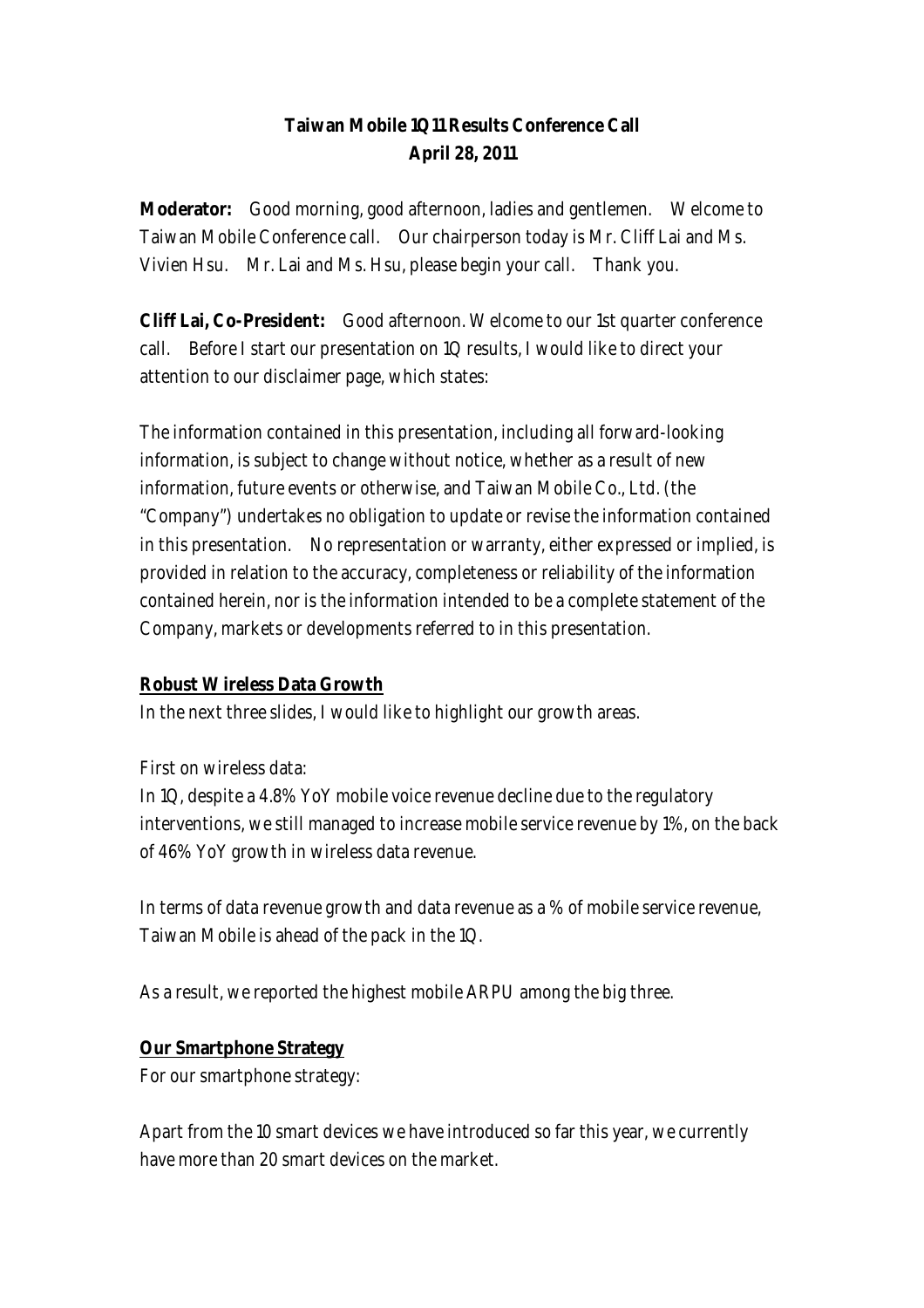Smartphone users' ARPU remained at more than 2 times that of postpaid's, and their payback periods are very similar.

Our smartphone sales volume in 1Q11 grew 180% from a year ago as a result of more mid-range smart devices sales.

# **CATV Growth Catalysts**

As indicated in the table, our internet subscriber number increase of 18% and DTV customer number growth of 160% are all higher than the 3% subscriber rise in analogue TV services in 1Q11. These have contributed to a 3% YoY increase in blended ARPU for HBG.

Given that only 25% of our customers are using our internet services and 5.3% of our customers have subscribed to DTV services, we expect further expansions in the internet and DTV service take-up.

It is worth mentioning that cable internet ARPU was up 3% from a year ago with 65% of our newly acquired customers subscribing to 10Mbps or above services in 1Q11, up from 42% a year ago.

Now, let me turn to Vivien for our financial overview.

### **Result Summary**

**Vivien Hsu, Co-President:** For the 1Q11 consolidated revenue and EBITDA surpassed our expectations and achieved 25% and 24% of full-year guidance, respectively, mainly due to better-than-expected wireless data revenue as well as higher-than-expected handset sales.

Separately, 1Q11 non-operating expenses also came in less than guidance, due to fewer-than-expected asset write-off losses. As such, our net profit achieved 25% of full-year guidance. However, full-year write-off losses will stay as guided.

Please turn to the next page for the divisional performance.

### **Divisional Performance**

For the first quarter, the company's increased smartphone subsidies were largely offset by strong data revenue growth and savings from G&A. Nevertheless, CBG's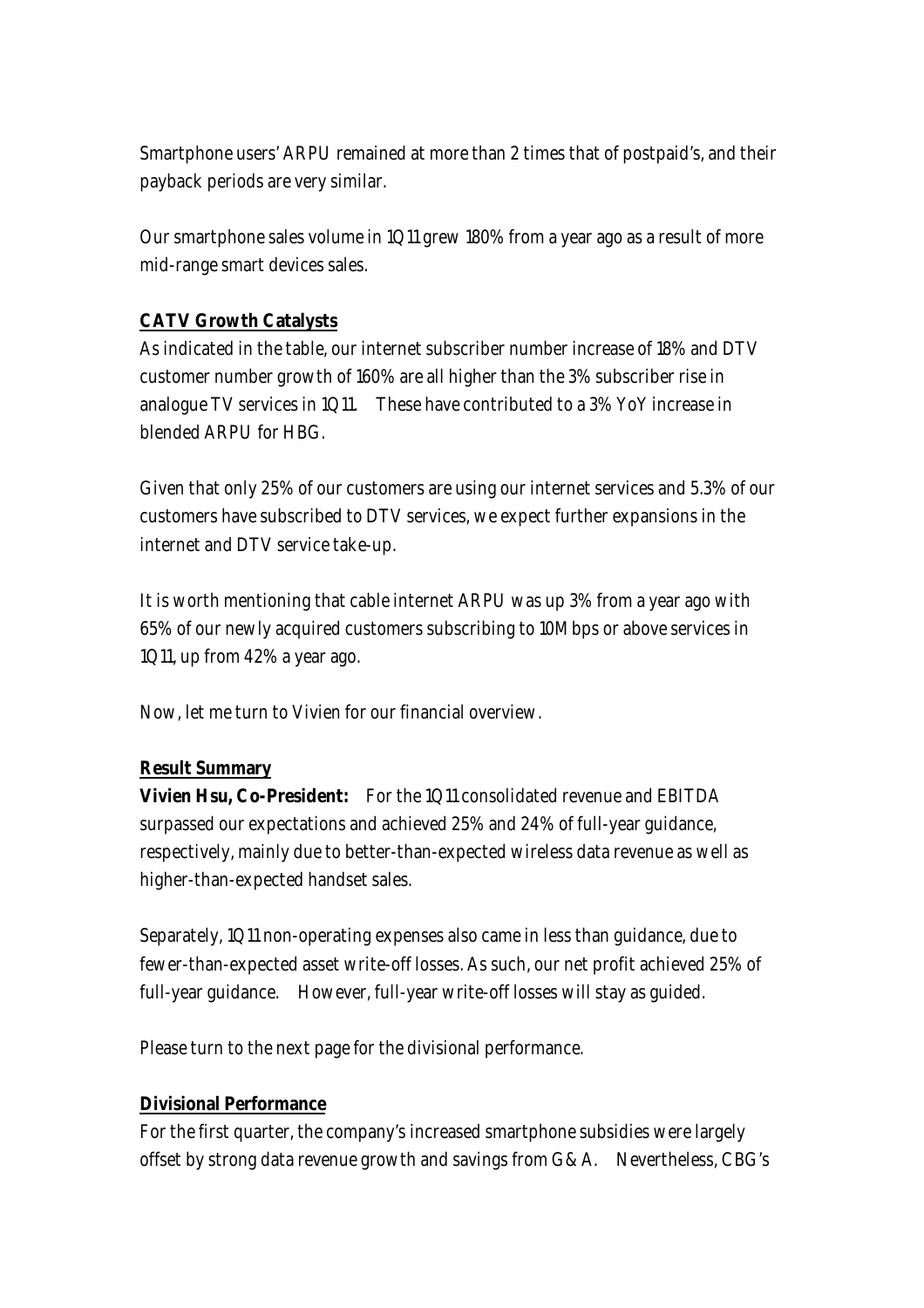EBITDA still reported a decline attributed mainly to the mandatory tariff cut and lower F2M tariff regulated by NCC.

HBG's profit rise came from better economies of scale sending its EBITDA margin to a new high of 51.9% and higher blended ARPU as explained by Cliff in previous slides.

EBG's 1Q11 profit growth is underpinned by rising enterprise mobile and roaming revenue, coupled with contained expenses.

For the 1Q, both EBG's and HBG's EBITDAs maintained a healthy double-digit YoY growth and made up 22% of total profits.

Let's hand over to Rosie for the details of financial numbers.

### **Balance Sheet Analysis**

**Rosie, CFO & Spokesperson:** Cash balance at the end of 1Q11 remained stable from the previous quarter while inventories were up as a result of more smartphone procurements.

Net property and equipment value at the end of 1Q11 continued trending down, with depreciation and asset write-offs higher than capex.

Our gross debt balance fell to NT\$9.36bn due to a NT\$4.64bn debt repayment in the quarter, which caused net debt to further decline to NT\$3.4bn, or just 0.13 or 13% of **EBITDA** 

Now, let's look at cash flow analysis.

### **Cash Flow Analysis**

Our operating cash flow for the quarter decreased by NT\$1.6bn QoQ due to a reduction in payables. In addition, a drop in EBITDA also resulted in a YoY decline in 1Q11 operating cash flow.

1Q11 investing cash outflow was similar to previous levels. Cash capex was on track and accounted for 7% of total revenue in the 1Q. We estimate group capex to be more back-end loaded and the full-year capex guidance of NT\$6.4bn to remain unchanged.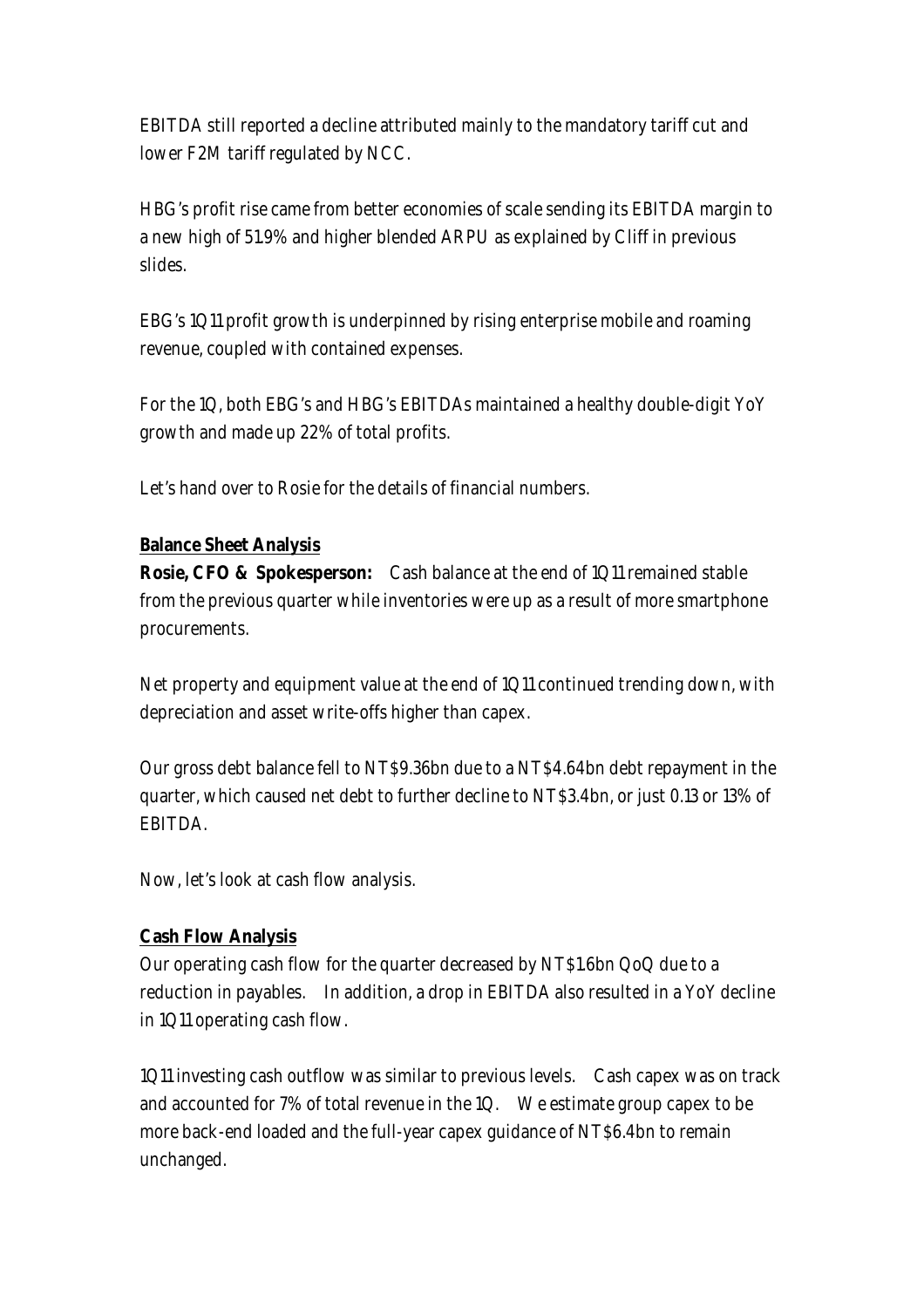The NT\$4.64bn debt repayment was the main cash outflow for financing activities during the quarter.

Free cash flow of NT\$4.7bn generated in 1Q11 was equivalent to around 7% annualized yield.

## **Guidance**

On the 2Q guidance, as you may all recall, we expect both revenue & EBITDA to trend up sequentially. With slightly higher asset write-off losses in 2Q, our 2Q EPS is forecasted to be NT\$1.1, which is equal to that of 1Q.

Let me turn this over to Vivien for event update and key message.

# **Event Update**

**Vivien:** TWM's board meeting this morning has approved a proposal to distribute NT\$12.4bn of cash dividends or 90% payout to shareholders. Dividend per share is NT\$4.16 as our 100%-owned affiliates agreed to forfeit their share of dividends from Taiwan Mobile.

Some regulatory updates on this page are for your reference. And the next page for new products and services we launched during the first quarter and the awards we recently received is also for your reference.

And the last page, to wrap our presentation, this line summarizes the key message we would like to deliver.

### **Key Message**

Our thrust into smartphone penetration has paid off in the first quarter in helping mitigate the impact from regulatory intervention.

Pending approval from the FTC, the Momo acquisition as announced will further support our drive to diversify into other core businesses. Meanwhile, regulatory uncertainties remain. TWM will step up our efforts to grow non-voice businesses to enhance shareholder return.

That is all we would like to say and we would like to open the time for questions.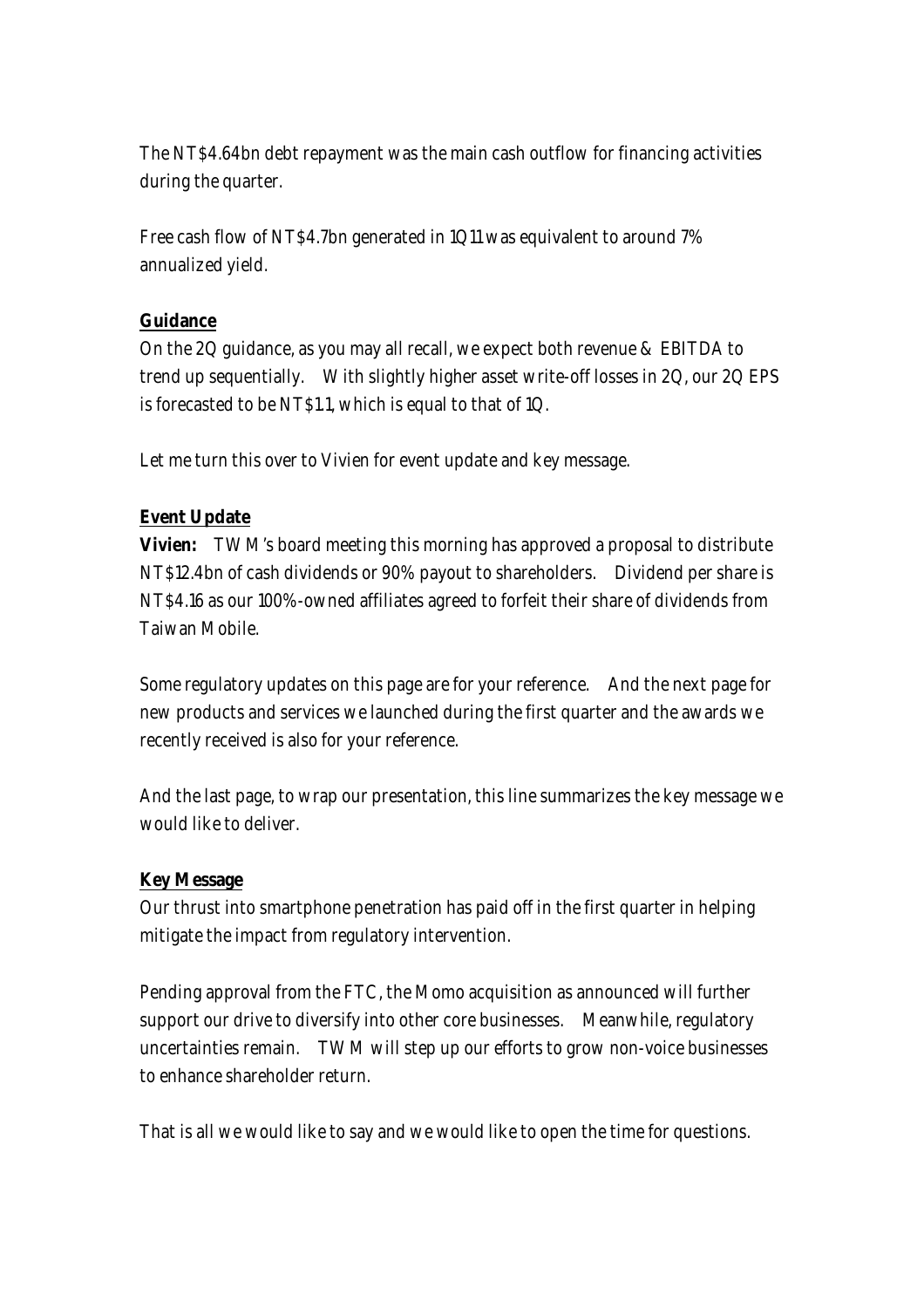**Moderator:** Ladies and gentlemen, if you would like to register for a question, please press #1 telephone touchpad now. Once again, it's #1 key for questions.

# **Q & A**

**Alen Lin, BNP HK: Thank you for taking my call. A couple of pretty straightforward questions regarding the smartphone portion here. Back to page 5 of your presentation, you talked about the smartphone sales, if you measure smartphone penetration as a % of total subscribers, what % you seeing in Q1 and what do you estimate will be in Q2?** 

**And then the second part of the question is also related to that, of the 209,000 smartphone handsets sold, what % of that is compared to total handset sold during the quarter?** 

**Cliff:** As regards to the  $1<sup>st</sup>$  question, if I recall correctly, our smartphone user penetration rate is roughly b/w 10-15% of the total subscribers. And for 200k smartphone sales in the 1Q is roughly 57% of our total phone set sales.

# **Alan:** *Do you expect the 57% to increase further in Q2 or pretty much that same level?*

**Cliff:** We expect to be roughly the same level because the iPhone 4 has entered to the end of the product cycle. People are waiting for the next generation of the iPhone. So, the iPhone sales will drop off in the Q2.

**Ravi Sarathy, CitiGroup HK: Thank you very much for giving us the opportunity to ask questions and congratulations on your results. A quick follow-up on the smartphone answers that you just gave. A couple of questions; the first one is does your smartphone additions and the way you define smartphone, does that include Symbian? And, if so, what % of the current smartphone installed base would you say are Symbian?** 

**The next question is of the 57% of adds that comes from smartphone, what % would you say in the period were from the iPhone and from Symbian if they're included in there?** 

**Cliff:** Ok, this is a very good question because different operators have different definition of the smartphone. As far as we are concerned, our definition of smartphone is Symbian 3 and above. So, we don't consider Symbian 40 or 50 they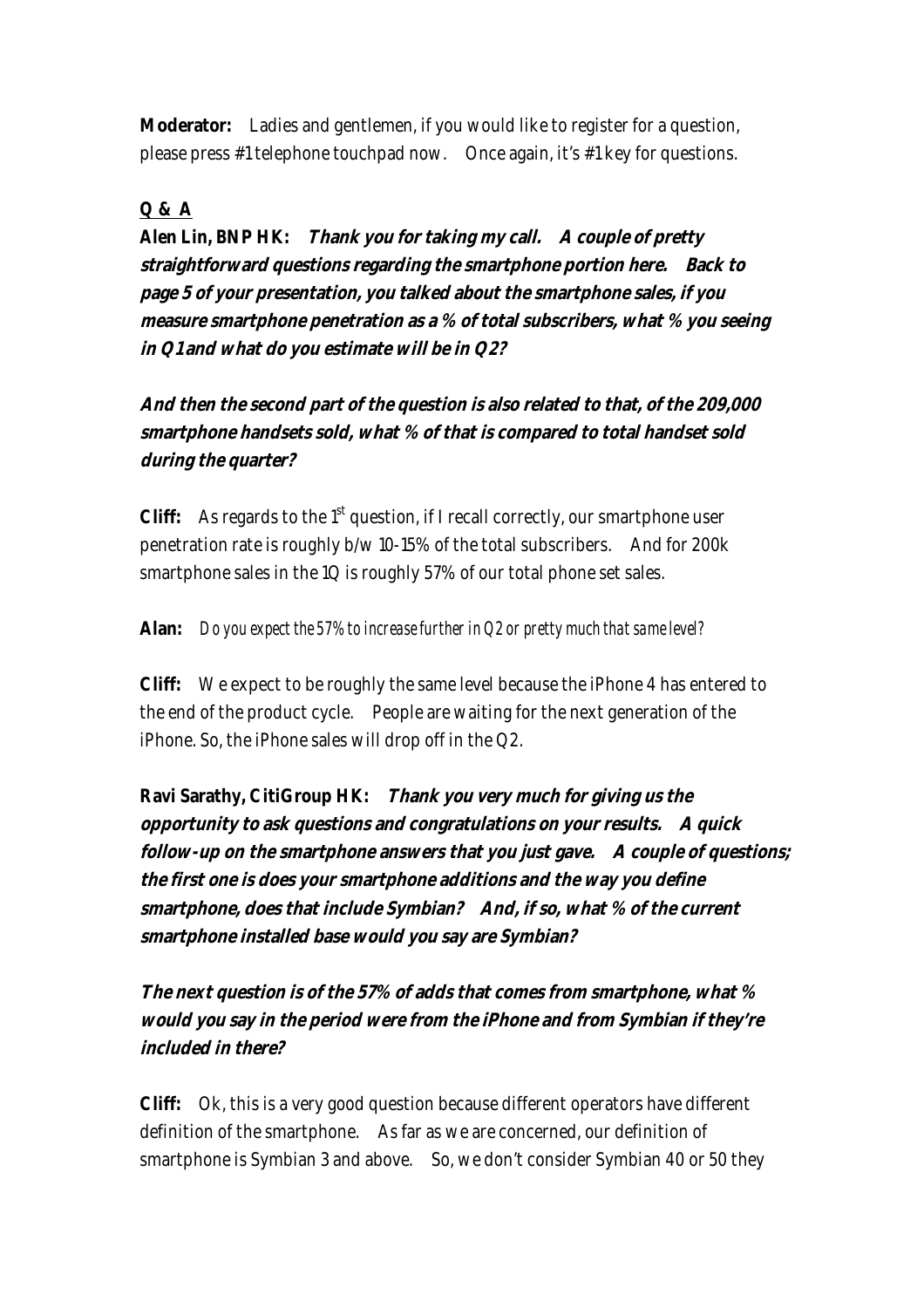are smartphone. So, when I talk about the penetration rate, it's really Symbian 3, Android, Windows and iPhone, this kind of platform. If you consider Symbian, the penetration of smartphone will be even higher. But our definition will only include Symbian 3 and above to be consider a smartphone.

**Ravi:** *Understood. What % of your overall smartphone base are using Symbian 3 and above?*

**Cliff:** 19% of our smartphone user installed base.

**Ravi Sarathy, CitiGroup HK: Thank you for the opportunity to ask a couple of quick follow-up questions if I may. In terms of average usage in megabits per month for your smart subscribers, I was wondering if you had a feel for what those numbers were at and what was happening to those numbers sequentially, whether they were stable going up or coming down?**

**Rosie:** Our data usage for smartphone averages about 500 mbps. For iPhone, it's about 900 mbps. But you're asking for sequential change, right?

**Ravi:** *Roughly. The trend that you're seeing.* 

**Rosie:** It's still going up.

**Ravi:** *Understood. A quick follow-up if I may. What % of your smartphone subs would be iPhone?*

**Rosie:** You mean in terms of total smartphone users?

**Ravi:** *Exactly.*

**Rosie:** It's about 25%.

**Ravi:** *Thank you very much.*

**Joseph Quinn, Macquarie Taiwan: Just got two brief questions. The first one is can you explain a little bit more about where your current leased lines are as a % of internal leased lines and can you also give a little more color in terms of the fiber-to-base station for your base stations currently? Is that % going to increase? What's your target for year end?**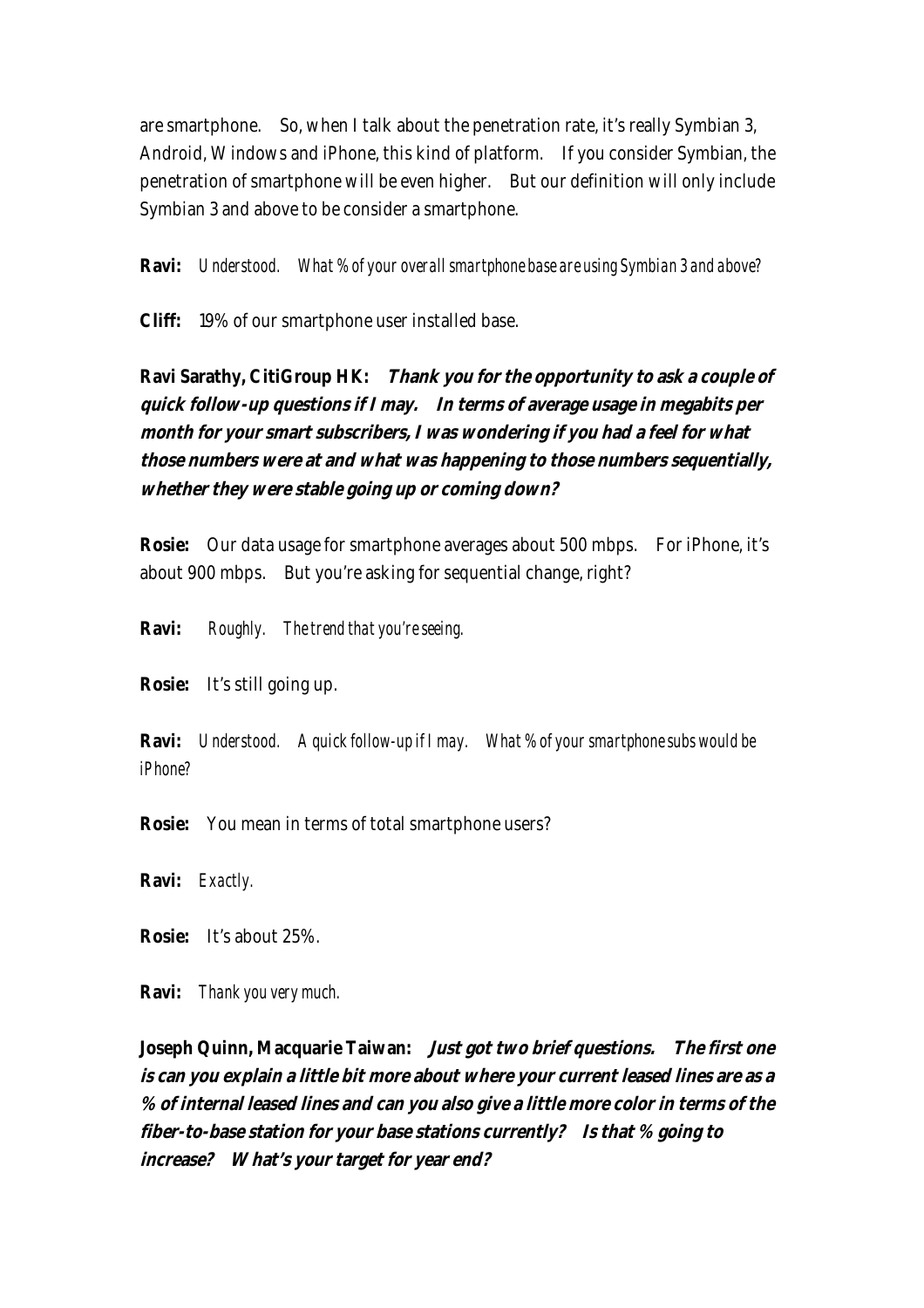**And the final question is on the competition from the data ARPU side. At the moment, it doesn't seem like there's very much competition between data ARPUs between yourselves, CHT and FET. I'm just wondering, do you feel anything in particular would trigger this? Would maybe competition from the smaller guys increase this potential for a decrease in data ARPU?** 

**Rosie:** To answer your 1<sup>st</sup> question on the leased line, our internal leased line now accounts for 83% and we are still trying hard to improve the ratio as much as we can.

**Joseph:** *And, sorry, in terms of those leased lines, do you have a certain % of fiber to your base stations at this stage?*

**Rosie:** All of them are fiber.

**Joseph:** *Ok, thank you.* 

**Ravi Sarathy, CitiGroup HK: Quick question on page 14 on the regulatory update. Clearly, the Executive Yuan has already passed the law around which is the block for Kbro, and interesting in the terms of that liberalization of capping competition across regions. Do you have any color or feel for the likely progress and timing of that moving through the Executive Yuan going forward?**

**Rosie:** No, we don't have any clue as to the timeline.

**Ravi:** *Understood. Thank you very much*.

**Joseph Quinn, Macquarie Taiwan: Sorry, have you got any comment on the data ARPU competition?** 

**Cliff:** We don't see there will be severe data ARPU competition for this year because I think APTG or Vibo will not pose any threat in the near term as far as I can see in this year. So, I think with the current revenue, I think all the operators will try to maintain data ARPU because we see a decrease of voice ARPU and since data ARPU is our major driver, I don't foresee there will be serious competition in this arena to further drove down the data ARPU.

**Rosie:** And, just to elaborate a bit on this issue, as you all know that APTG and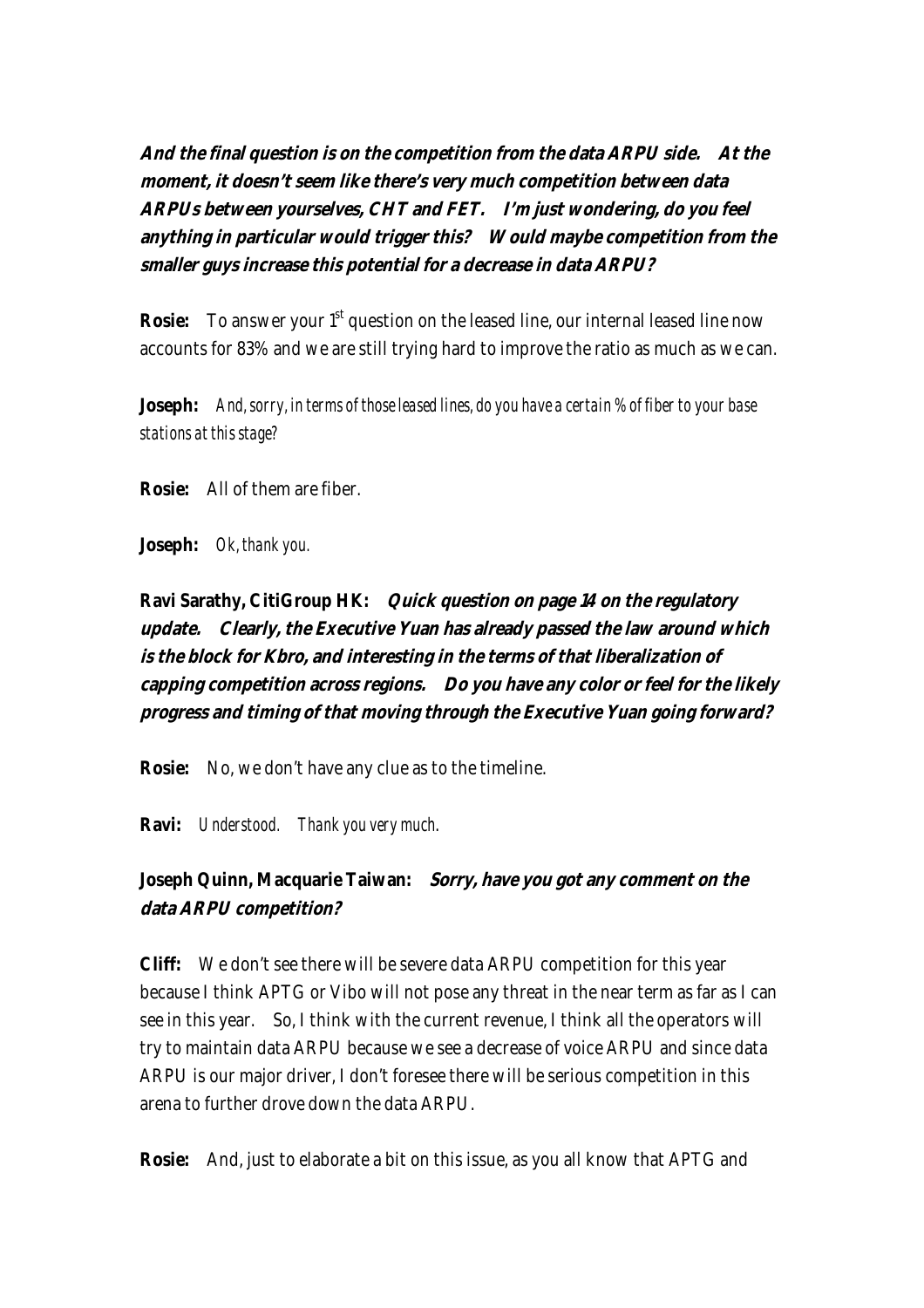Vibo have been exercising stringent financial discipline because, for APT, they haven't really turned into EV-DO and, for Vibo, they just don't have the muscle to spend more. So, the competition, on this particular front, should be rather limited to the big three and the big three are still quite rational.

**Joseph:** *Ok, can I follow up in terms of the competition? When I look at the different packages that's offered between the three of you, it does seem that CHT tends to be a little bit marginally cheaper. However, what I'm more concerned about is that when you move to higher speed packages and you may be offer two different packages, do you think those packages are offered at a significant premium to the existing rates or do you have to offer them at what the current rates are and discount back from there?*

**Cliff:** This year, we are considering to launch the 21 Mbps service, the HSPA+ service. But we are actually waiting for NCC's approval regarding the new tariff and NCC has different ideas and opinions regarding how much we can charge for this new higher speed data service. We are actually working with NCC to finalize the pricing. So, we don't know whether we can offer a data service pricing significantly higher than the current one.

**Joseph:** *Ok, so on that, that's what I'm more curious of, if you can't offer higher than the current one, do you offer the current existing package so the current speed, do they become cheaper?* 

**Cliff:** I don't think so. We are not considering that.

**Joseph:** *Ok, thank you.*

**Ravi, CitiGroup HK: Thank you very much. Three quick follow-ups if I may. The first one is again toward data pricing, kind of flipping the discussion on its head and looking at this explosion in data usage 50x to 90x of a voice user for a smartphone in terms of megabits. Do you see on a strategic 12, 24 month view the possibility that you'll move from flat-rate to tier pricing, which would imply, of course, a market increase in data pricing and, as an adjunct to that, in terms of mandatory tariff decrease, would that be doable within the structure of the baskets?**

**The 2nd question is which of your 19% smartphone subs, which comes from Symbian 3 and above, and 25% which are iPhone, would it be fair to them to angulate, based on that fact its too early for Windows Mobile 7 and Window C**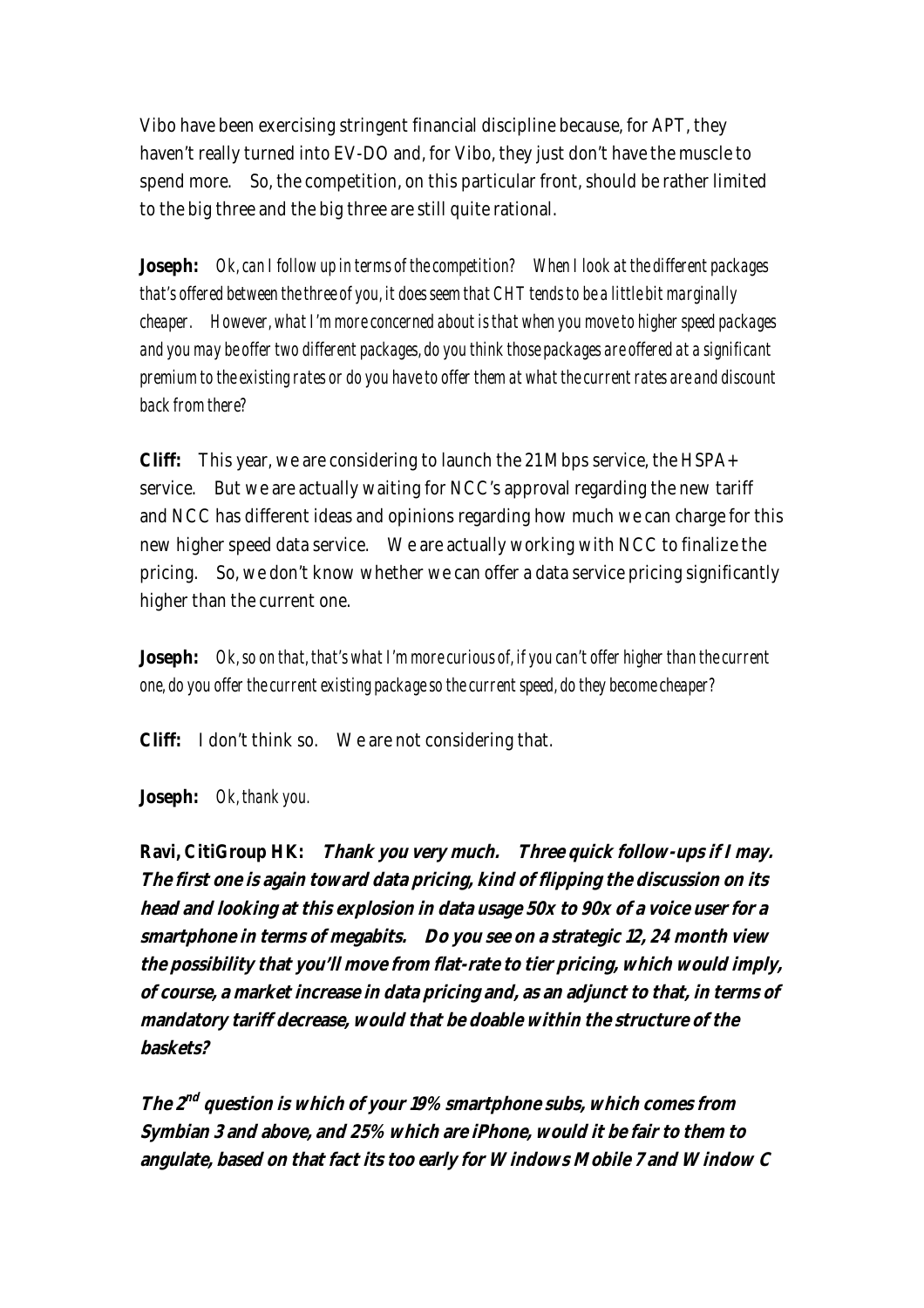#### **was terrible, that 55% roughly are Android?**

**Cliff:** From our point of view, we would like to see a tier pricing to offer a higher speed mobile internet service. But, as I said, we are still trying to talk to NCC to try to see whether they agree. We don't have a timeframe for that because that's really up to NCC.

#### **Ravi:** *And just on that tiering about speed, what about tiering associated with data usage?*

**Cliff:** This is something NCC also has its view. Because currently, the package we offer is unlimited and doesn't involve how much data involve. NCC thinks this is the kind of pricing they would like to have.

**Ravi:** *And the follow-up on the 55% from Android based on the 25% for iPhone and the 19% for Symbian?*

**Rosie:** Android now accounts for slightly over 40%. As to the future estimates, Cliff will give you more color on that.

**Cliff:** I think Android will eventually grow to more than 50%.

**Ravi:** *Agreed. Just doing the math, so you got 19% of your smartphone subs from Symbian, 25% from iPhone of your installed base and 40% – I think I'm missing something on the math. Which is the bit that I'm missing because I can't imagine Blackberry and Windows makes up the balance so much?* 

**Rosie:** The rest is Windows Mobile and Blackberry.

**Ravi:** *It's that high? 15%.*

**Vivien:** Yes.

**Ravi:** *Wow. It's a bit early for Windows Mobile, Windows C was awful, so lion's share is Blackberry, right?*

**Cliff:** Windows 7 is not successful in Taiwan because up until now, they don't have a Chinese version of Windows 7. But Windows Mobile phones do have a significant installed base. They use 6.5 or 6.0.